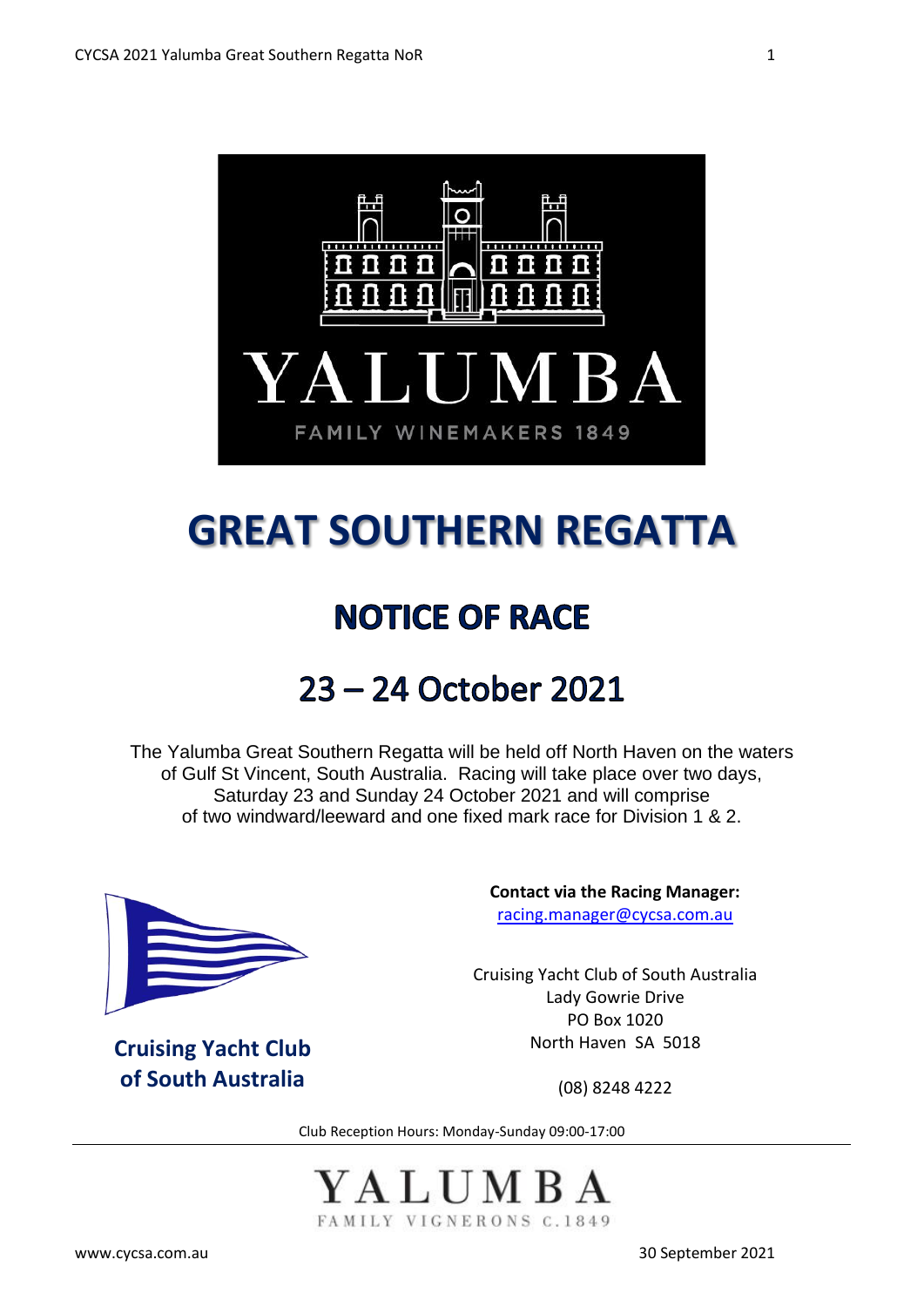# **1. RULES & RACE COMMITTEES**

- 1.1 The Racing Executive of the Cruising Yacht Club of South Australia (CYCSA) will conduct the 2021 Yalumba Great Southern Regatta. Races will be conducted under Racing Rules of Sailing (RRS) 2021 - 2024; the Prescriptions and Special Regulations (SR) of Australian Sailing (AS); Rating and Class Rules as applicable; the Department of Transport Boating (Safety and Equipment) Regulations; and the International Regulations for the Prevention of Collision at Sea, 1972: and the CYCSA 2021-2022 Sailing Instructions.
- 1.2 For boats competing in IRC races, the IRC Rules Parts A, B and C shall apply.
- 1.3 Where there is conflict between the Notice of Race (NoR) and the Sailing Instructions (SIs), the SIs shall take precedence. This changes RRS 63.7.

# **2. ADVERTISING (DP)**

2.1 For the purpose of advertising, the classification of the Regatta shall be in accordance with World Sailing Regulation 20.

# **3. ELIGIBILITY / ENTRY (DP)**

- 3.1 The 2021 Yalumba Great Southern Regatta is open to all yachts, including trailable yachts. Boats shall be self-righting as defined in AS Special Regulations, Part 1 Appendix B.
- 3.2 Eligible boats may enter by completing the entry form, including the required fee, via CYCSA website. Entries will be accepted up until Monday 18 October 2021. After this time a late entry fee will apply.
- 3.3 Boats shall be insured with third party liability insurance with a minimum cover of \$10,000,000.
- 3.4 Boats entering from other Clubs shall submit copies of their **signed** safety certificate, rating certificate and insurance certificate to the CYCSA reception or by email to [racing.manager@cycsa.com.au](mailto:racing.manager@cycsa.com.au) . Alternatively, they shall ensure that these documents are uploaded to their TopYacht Profile prior to racing. This changes Rule 78.2.
- 3.5 The Racing Executive reserves the right to refuse or cancel an entry or require further documentation to support a boat's entry in accordance with Rule 76.

### **4. CLASSIFICATION OF CREW**

The World Sailing Sailor Classification Code shall not apply.

### **5. DIVISIONS**

5.1 The following divisions will be available:

| <b>Division</b> | <b>Handicap system</b> |  |  |
|-----------------|------------------------|--|--|
|                 | <b>IRC</b>             |  |  |
|                 | <b>AMS</b>             |  |  |
|                 | <b>PHS</b>             |  |  |
| 2               | <b>IRC</b>             |  |  |
| 2               | <b>AMS</b>             |  |  |
|                 | <b>PHS</b>             |  |  |

5.2 The Racing Executive will allocate boats to a division.

## **6. ENTRY FEES**

6.1 Fees are as follows:

\$60 if paid prior to 18<sup>th</sup> October. \$80 thereafter.

- 6.2 Fees are non-refundable.
- 6.3 Fees for CYCSA, RSAYS & PASC Club Inshore Series Entrants will be half price.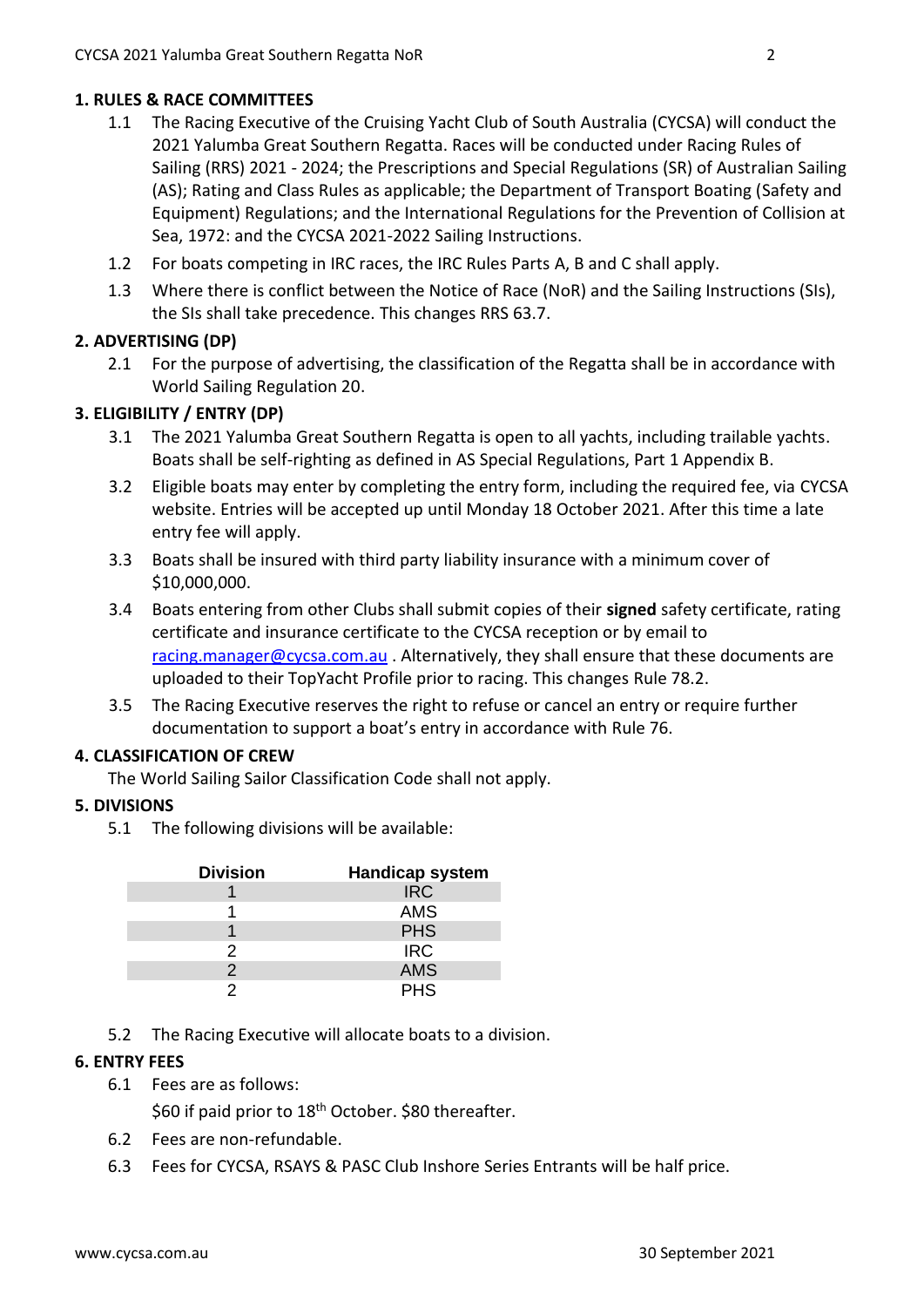## **7. SAILING INSTRUCTIONS**

7.1 The Sailing Instructions will be the CYCSA Sailing Instructions for the 2021-2022 season available on the club website [www.cycsa.com.au,](http://www.cycsa.com.au/) or from the Club Reception.

# **8. SCORING / HANDICAP SYSTEM [NP]**

- 8.1 Performance Handicap System (PHS) results will be decided by application of the Time Correction Factor (TCF). The PHS TCF will be allocated by the Race Committee or its nominee, will be re-calculated between races, and will not be subject to protest, redress or dispute. This changes rule RRS 62.1(a). The operation of the PHS is described in the CYCSA Notice of Race for the 2021-22 season, available on the club website [\(www.cycsa.com.au\)](http://www.cycsa.com.au/).
- 8.2 There are no discards for the Great Southern Regatta. RRS Appendix (A) Low Point System shall apply.
- 8.3 All completed races are to count. A minimum of one race will constitute a regatta.

# **9. SCHEDULE OF RACES**

9.1 All times shown are for the **warning** signal for the first start.

# 9.2 **Great Southern Regatta racing schedule**

| 23 October 2021 | Division 1 | 1255         | Windward/Leeward  |
|-----------------|------------|--------------|-------------------|
|                 | Division 2 | 1300         | Windward/Leeward  |
| 23 October 2021 | Division 1 | After Race 1 | Windward/Leeward  |
|                 | Division 2 | After Race 1 | Windward/Leeward  |
| 24 October 2021 | Division 1 | 1155         | <b>Fixed Mark</b> |
|                 | Division 2 | 1200         | <b>Fixed Mark</b> |
|                 |            |              |                   |

9.3 Races abandoned by a protest committee will not be resailed.

# **10. RACING AREA AND EVENT CATEGORY**

- 10.1 Racing will be conducted on waters off North Haven in the Gulf of St Vincent, South Australia.
- 10.2 Boats shall comply with AS Special Regulations, Part 1, Category 6 for all races.

### **11. COURSES**

- 11.1 Races 1 & 2 in the Yalumba Great Southern Regatta will be windward/leeward as detailed in the CYCSA Sailing Instructions for the 2021-22 season available on the club website [\(www.cycsa.com.au\)](http://www.cycsa.com.au/), or from the Club Reception.
- 11.2 Race 3 in the Yalumba Great Southern Regatta will be a fixed mark race. The course will be available from the Boating Office 2 hours prior to the first warning signal. Positions of any permanently fixed marks may be found in the CYCSA Notice of Race for the 2021-22 season available on the club website [\(www.cycsa.com.au\)](http://www.cycsa.com.au/), or from the Boating Office.

### **12. BERTHING**

12.1 If you require overnight berthing at the Club for the period of the Regatta, please contact the Boating Office and we will do our best to accommodate you.

### **13. HAUL OUT**

13.1 Keelboats shall not be hauled out during the regatta except with and according to the terms of prior written permission of the race committee.

### **14. PRIZES**

14.1 Yalumba Great Southern Regatta prizes will be awarded in proportion to the number of boats entered in a division.

Divisions with 5 or 6 Series entrants - 1st & 2nd will be awarded. Divisions with 7 or more Series entrants  $1<sup>st</sup>$ , 2nd & 3rd will be awarded.

14.2 All prizes will be awarded on 24 October 2021 at the CYCSA following the final race.